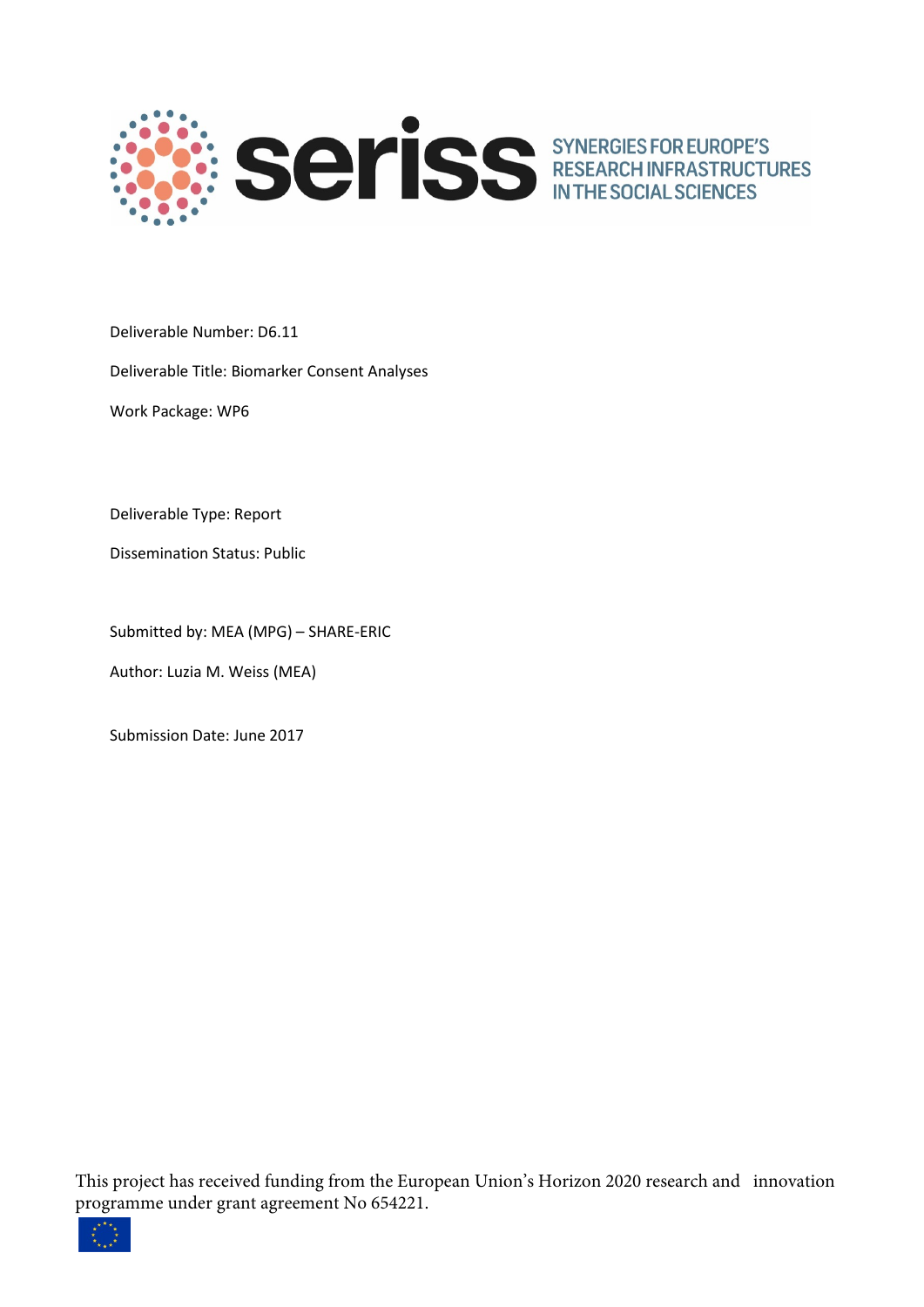

www.seriss.eu **@SERISS\_EU** 

SERISS (Synergies for Europe's Research Infrastructures in the Social Sciences) aims to exploit synergies, foster collaboration and develop shared standards between Europe's social science infrastructures in order to better equip these infrastructures to play a major role in addressing Europe's grand societal challenges and ensure that European policymaking is built on a solid base of the highest-quality socio-economic evidence.

The four year project (2015-19) is a collaboration between the three leading European Research Infrastructures in the social sciences – the European Social Survey (ESS ERIC), the Survey of Health Ageing and Retirement in Europe (SHARE ERIC) and the Consortium of European Social Science Data Archives (CESSDA AS) – and organisations representing the Generations and Gender Programme (GGP), European Values Study (EVS) and the WageIndicator Survey.

Work focuses on three key areas: Addressing key challenges for cross-national data collection, breaking down barriers between social science infrastructures and embracing the future of the social sciences.

Please cite this deliverable as: Weiss, LM (2017) *Biomarker consent analyses*. Deliverable 6.11 of the SERISS project funded under the *European Union's Horizon 2020 research and innovation programme* GA No: 654221*.* Available at: [www.seriss.eu/resources/deliverables](http://www.seriss.eu/resources/deliverables)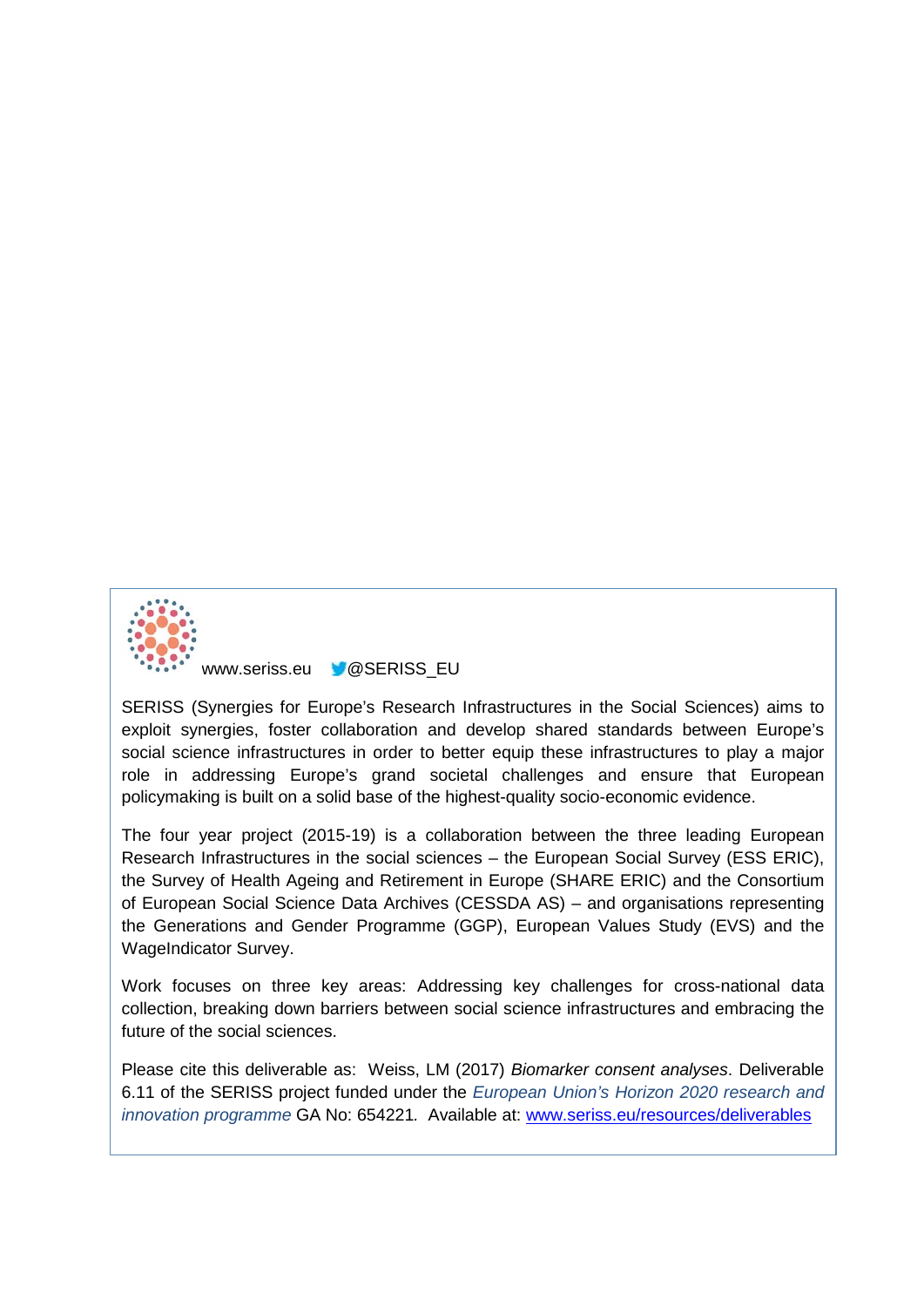# **Biomarker Consent Analyses**

# **Content**

| $\mathbf{1}$   |     |                                                                          |  |  |  |  |  |
|----------------|-----|--------------------------------------------------------------------------|--|--|--|--|--|
| $\overline{2}$ |     |                                                                          |  |  |  |  |  |
|                | 2.1 |                                                                          |  |  |  |  |  |
|                | 2.2 |                                                                          |  |  |  |  |  |
|                | 2.3 |                                                                          |  |  |  |  |  |
| 3              |     |                                                                          |  |  |  |  |  |
|                | 3.1 |                                                                          |  |  |  |  |  |
|                | 3.2 |                                                                          |  |  |  |  |  |
|                | 3.3 | Interviewer attitudes depending on the geographic location of origin  12 |  |  |  |  |  |
|                | 3.4 | Interviewers' consent gaining success depending on expectations  14      |  |  |  |  |  |
| 4              |     |                                                                          |  |  |  |  |  |
|                |     |                                                                          |  |  |  |  |  |
|                |     |                                                                          |  |  |  |  |  |
|                |     |                                                                          |  |  |  |  |  |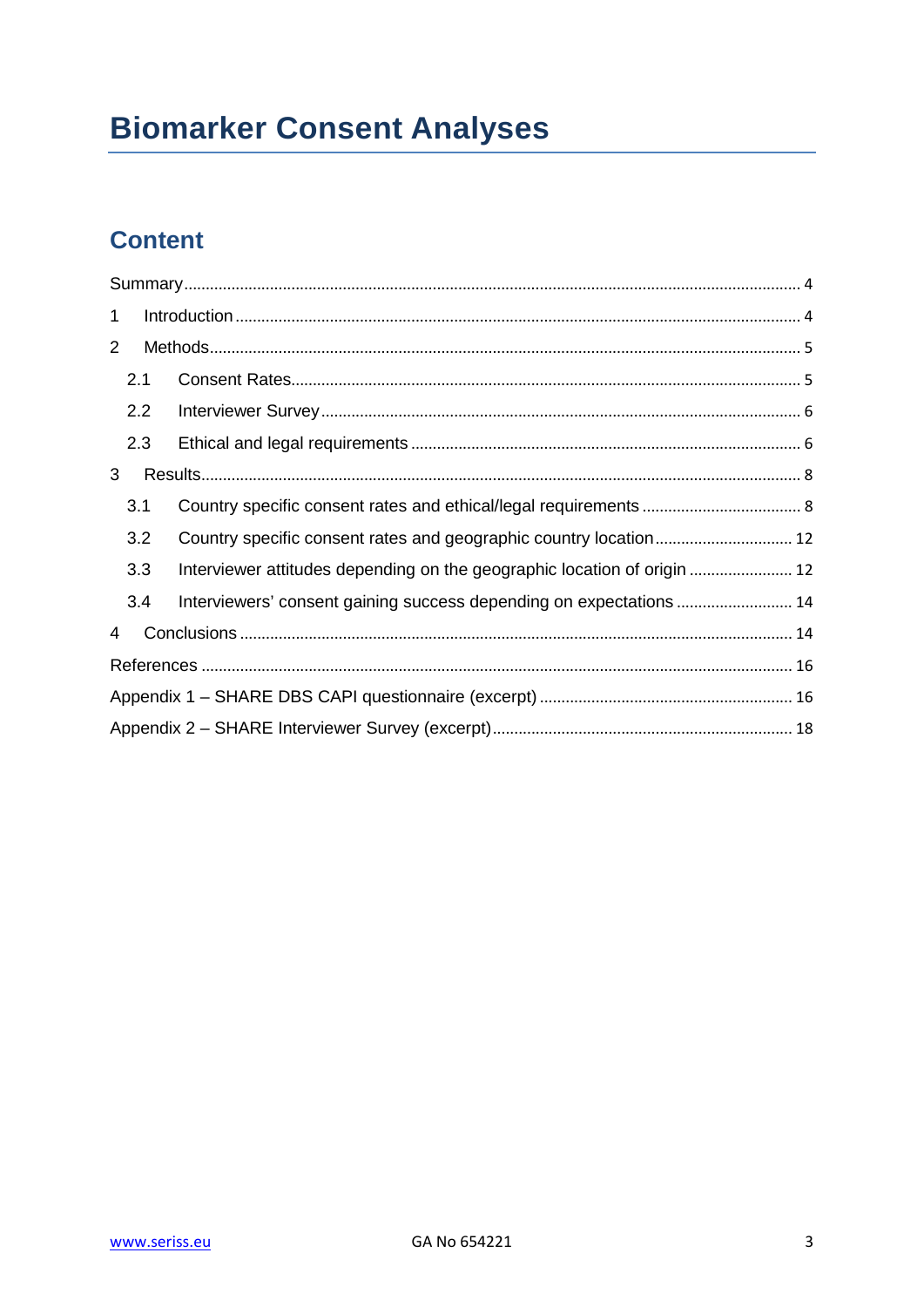# <span id="page-3-0"></span>**Summary**

In recent years, there has been an upsurge in the use of biological specimens as objective health measurements in socio-economic surveys. High participation rates in the collection of biomarkers are desirable to enhance the statistical power by increasing the number of observations available for statistical analyses. Consent rates may depend on many factors. This report looks at the consent rates for the collection of dried blood spots (DBS) samples in the context of the sixth Wave of the Survey of Health, Ageing and Retirement in Europe (SHARE) and focusses on two of them: different legal or ethical requirements in the participating countries and the expectations of SHARE interviewers regarding the success of the DBS collection. The analyses of these factors in correlation with actual consent rates suggest that the interviewers' expectations have been more important for the success of the blood collection in terms of higher consent rates than specific deviations regarding the collection process based on legal and ethical requirements. This is an interesting result for survey practitioners who are concerned with the integration of the collection of biomarkers in socio-economic surveys: whereas legal or ethical requirements cannot be changed easily, the expectations of the interviewers can be influenced by good interviewer training.

# <span id="page-3-1"></span>**1 Introduction**

In times of population ageing, health inequalities are of major concern to researchers and lawgivers. The process of aging will continue in countries all over the world. Because health (care) is a major factor in the economy of societies, it is important to their policy makers to understand the kind of living circumstances that lead to healthy ageing.

The Survey of Health, Ageing and Retirement in Europe (SHARE) provides a large dataset suitable to facilitate this understanding. SHARE contains data on socioeconomic factors, as well as information on the respondents' health status. By exploring correlations between the two areas, researchers of different disciplines may shed light on the pathways that lead from general life circumstances to individual health in later life.

In many socioeconomic studies, the health of the participants is assessed by self-reported health information. Such subjective measurements, however, might be affected by bias due to differing reporting styles between respondent groups (Jürges 2007) or simply due to lack of a proper medical evaluation. Objective health measurements can overcome these shortcomings. Over the past years, an increasing number of socioeconomic studies implemented the collection of such objective health data. One example is the collection of biomarkers, assessed in dried blood spots (DBS) samples.

In SHARE, the collection of DBS samples was implemented in Wave 6 of the panel study in 2015. The collection of DBS is a minimally invasive method where drops of blood are collected from the fingertip and are dried on a special filter paper. The collection, i.e., the prick into the fingertip with a small lancet, can be conducted by trained lay interviewers in most countries.

Two central aspects separate the DBS collection from the rest of the SHARE interview: first, a specific approval of the responsible ethics committees had to be obtained prior to the DBS collection in all participating countries. To obtain the approval, the collection protocol had to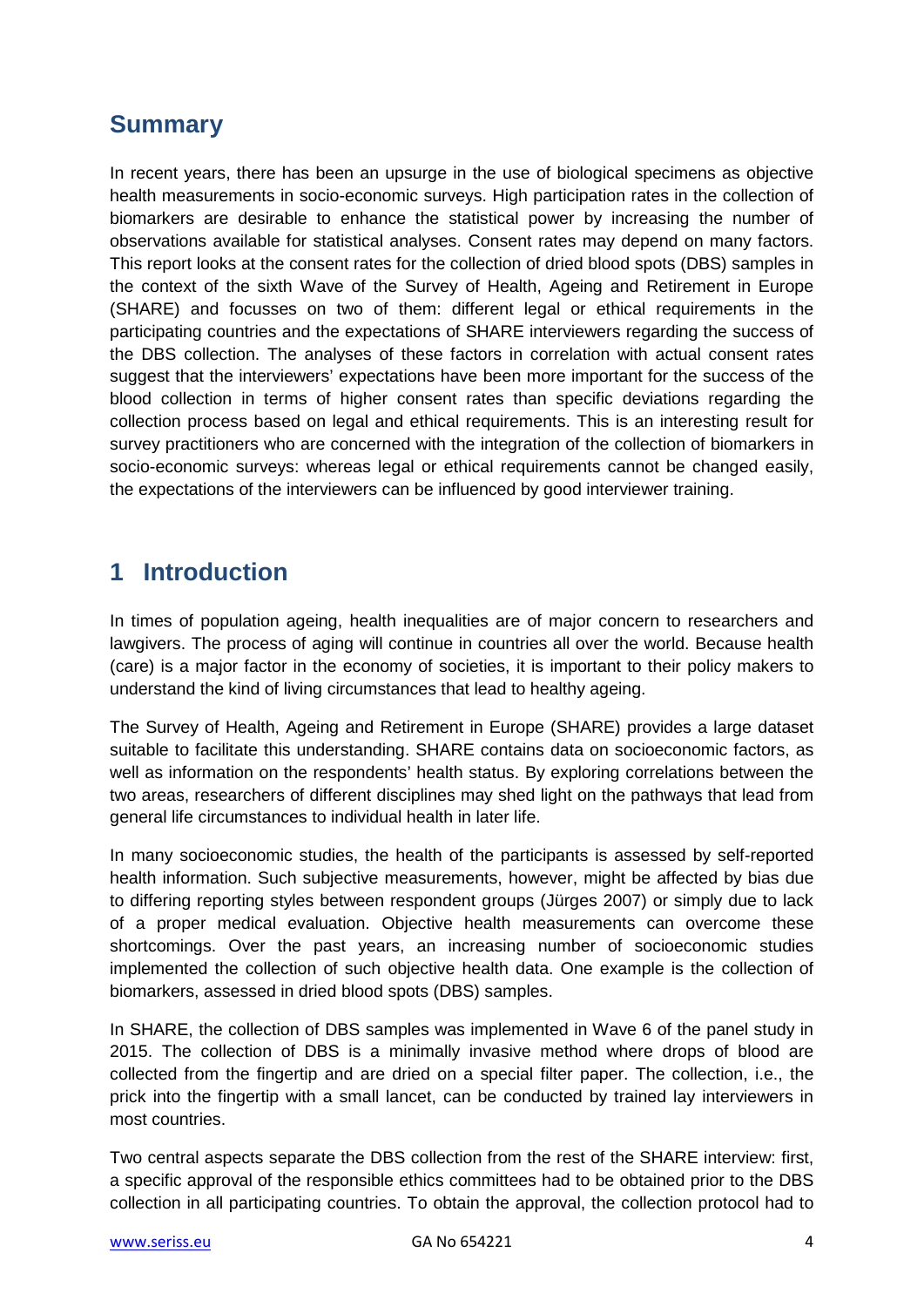be adapted to country-specific ethical and legal requirements. Second, for most interviewers, blood taking was an unusual challenge, not only because the (minimally) invasive task differed from their usual task of asking questions, but also because a separate written informed consent from the respondents had to be obtained by them before the blood could be collected.

The eventually gained rate of consent is important, because low rates bear the risk of bias caused by systematic differences between consenting and refusing respondents. A high consent rate can reduce this bias and additionally increases the statistical power by increasing the absolute number of observations available for data analysis. In this regard, several studies have shown, that interviewers have a remarkable influence on the respondents' decision to consent or to refuse (Sakshaug, Couper, and Ofstedal 2010; Korbmacher 2014). Therefore, this deliverable aims to learn more about the mechanisms behind consent decisions by using information about the legal and ethical framework conditions, respondents and the interviewers.

The report analyses the consent rates of the DBS collection conducted during SHARE Wave 6 and correlates them to the above-mentioned aspects of such a collection, i.e. specific ethical or legal requirements<sup>[1](#page-4-2)</sup> as well as characteristics and attitudes that may influence the interviewer's success in obtaining the respondents' consent with regard to the blood collection.

# <span id="page-4-0"></span>**2 Methods**

### <span id="page-4-1"></span>**2.1 Consent Rates**

The DBS collection in SHARE Wave 6 was conducted in 12 countries: Belgium, Denmark, Estonia, France, Germany, Greece, Italy, Israel, Slovenia, Spain, Sweden, and Switzerland. In all countries, only members of panel households were asked for consent, i.e. respondents that participated at least once in the survey before, and their partners, independently of a previous participation. No blood was taken from proxy respondents (i.e., persons who answered the questions of the survey in lieu of respondents, because they were not able to respond themselves) or from respondents who were not able to give consent themselves. Respondents meeting these criteria were defined as "DBS eligible".

Since the SHARE interviews are conducted in CAPI mode<sup>[2](#page-4-3)</sup>, interviewers did not have to apply these criteria, but the SHARE questionnaire was routed accordingly by the software. There was only one exception: in France, not all panel households were asked for DBS

 $\overline{a}$ 

<span id="page-4-2"></span> $1$  This report is part of Task 6.4 "Consent and biomarkers" in Work Package 6 "New forms of data: legal, ethical and quality matters" of the Synergies for Europe's Research Infrastructures in the Social Sciences (SERISS) project. In Deliverable 6.10 "Synopsis of Policy-Rules for Collecting Biomarkers in Social Surveys" (cf. Schmidutz 2016), the experiences when implementing the collection of biological samples in various European countries and Israel as part of the SHARE study have been described. While D6.10 addresses central legal requirements and ethical issues related to the collection of DBS samples the current deliverable (D6.11) draws on these experiences and puts them in the context of quality related analyses of consent rates.<br><sup>2</sup> CAPI: Computer-Assisted Personal Interviewing. SHARE is conducted as a face-to-face interview. The survey

<span id="page-4-3"></span>questionnaire is installed on a laptop; the interviewer reads out the questions appearing on the screen and enters the answers into the CAPI instrument. Whether certain questions appear or not is conditional on the answers given before (routing).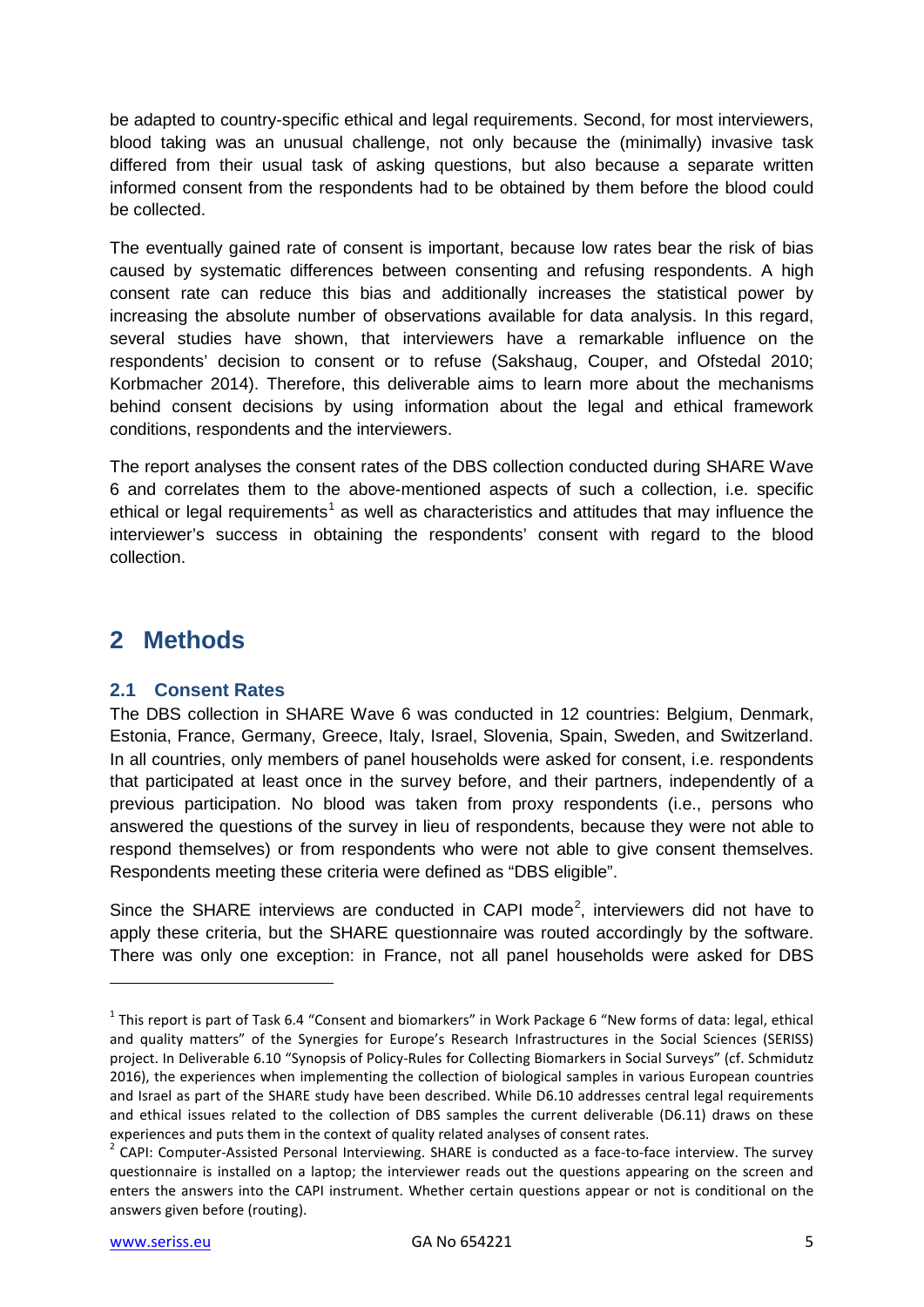consent, but only households in four French districts. In all other households, the DBS part of the interview had to be skipped manually by the interviewer during the conduct of the interview.

For the exact wording and routing of the DBS part in the CAPI instrument, see Appendix 1 "SHARE DBS CAPI questionnaire (excerpt)". After an introduction to the DBS collection part of the interview, eligible respondents first were asked whether any medical reasons would prevent them from participating in the blood collection. Only if there were no such reasons, they were asked for written consent. The according CAPI item had the following two answering options: "yes, the respondent signed the consent form" or "no, the respondent did not sign the consent form".

All following measures were calculated on the base of DBS eligible respondents and the answer given to the above mentioned consent item (bs006, see Appendix 1): the generated variable *consent* is a dummy variable assuming the value 1 if the consent question was answered by "yes"; it assumes the value 0 if the question was *not* answered by yes, i.e. was answered by "no" or the answer is missing, *and* the respondent is DBS eligible.

The DBS consent rate per country (*consent\_ctry*) was calculated dividing the number of respondents in this country with *consent*=1 by the number of DBS eligible respondents (with a valid interview) in this country. The DBS consent rate for interviewers (*consent\_IWER*) was calculated accordingly – the number of respondents having signed the consent form (*consent*=1) and that were interviewed by a certain interviewer divided by the number of DBS eligible respondents interviewed by this interviewer.

### <span id="page-5-0"></span>**2.2 Interviewer Survey**

Information on the interviewers' characteristics, attitudes, and especially their expectations regarding the success of the DBS collection was collected in a special interviewer survey (Blom and Korbmacher 2013); for the exact wording of the questions used for this report, see Appendix 2 "SHARE Interviewer Survey (excerpt)"). The survey was conducted as an online survey. Invitations and personal login data were distributed during the SHARE interviewer training sessions; the questionnaire had to be answered after training and before the beginning of the fieldwork. Interviewers of eight countries of those SHARE countries which implemented the DBS collection participated in the SHARE interviewer survey: Estonia, Germany, Greece, Italy, Slovenia, Spain, and Sweden.

Expectations were measured with two questions: a first one asking for the interviewer's expectations on the overall consent rate to the DBS collection (*exp\_overall*), and a second question (following immediately) on the interviewer's own consent rate (*exp\_own*). *exp\_overall* and *exp\_own* are measured in percent and can assume values from 0 to 100 or can be missing if not answered.

### <span id="page-5-1"></span>**2.3 Ethical and legal requirements**

As mentioned in the introduction, the DBS collection protocol had to be adapted to countryspecific ethical and legal requirements. This resulted in certain differences between countries. Regarding this, it has to be noted that, in general, country specific deviations regarding the DBS collection, as e.g. required by the national ethics committees (see Schmidutz 2016) could only influence the consent gaining process and thus the level of the consent rates if these deviations were perceptible by the interviewer or the respondent.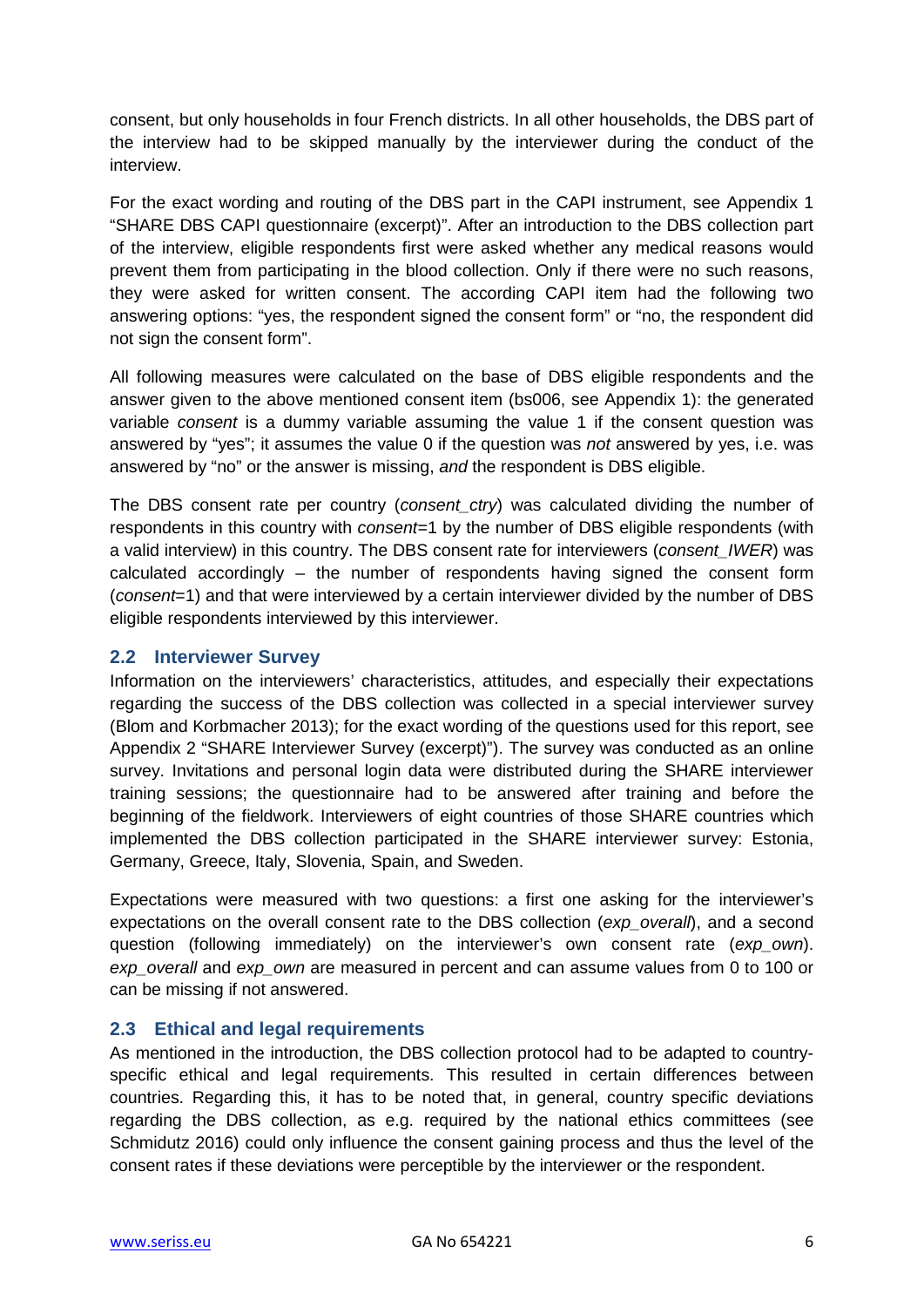A total of five such differences have been identified. They mostly concern the information given to respondents in the form of an information leaflet and, thus, being part of the facts presented to the participants as part of the consent procedure:

- whether or not the analyses of DNA was explicitly excluded a priori (The planned analyses were mentioned in the information leaflet. Even though DNA analysis is not planned, further kinds of analyses might be considered in future from the same samples. Variable name: *eth\_DNA*)
- whether or not the national ethics committee (please note: not the respondent) would have to be contacted again before conducting such further analyses (*eth\_further*)
- whether or not feedback on the individual analyses results was offered to the respondents (*eth\_feedback*)
- whether or not the respondents had been informed about the DBS collection in the general advance letter announcing the new wave of SHARE (*eth\_advance*)
- whether or not only self-pricking was allowed (the respondent pricked his/her own finger, instead of being pricked by the interviewer; *eth\_selfprick*)

All of these concepts have been operationalised via a dummy variable assuming the value 1 for countries were the requirement applied and 0 otherwise (see Table 1).

Obviously, there is only variation *between* countries (not within a country), because ethical and legal requirements were always valid for the entire country. Differences in country specific consent rates, thus, may also result from other country specific characteristics. As a "control" characteristic that was not imposed by ethics committees, an additional variable (*compass*) specifies the geographic location of the country in relation to Europe:

- **North**: Sweden, Denmark
- **Middle**: France, Germany, Switzerland, Belgium
- **South**: Greece, Italy, Israel, Spain
- **East**: Estonia, Slovenia

|             | eth_DNA        | eth_further | eth_advance    | eth_feedback | eth_selfprick |
|-------------|----------------|-------------|----------------|--------------|---------------|
| Belgium     |                |             | 0              | 0            | O             |
| Denmark     | 0              |             |                |              | 0             |
| Estonia     | 0              |             | $\Omega$       | 0            | 0             |
| France      |                |             | $\overline{0}$ | 0            |               |
| Germany     |                | 0           | $\Omega$       | 0            | 0             |
| Greece      |                |             | $\Omega$       | 0            | 0             |
| Italy       |                |             |                | 0            | 0             |
| Israel      |                | ∩           | $\Omega$       | 0            | 0             |
| Slovenia    |                | $\Omega$    | $\Omega$       | 0            | $\Omega$      |
| Spain       | $\Omega$       |             | $\Omega$       | 0            | $\Omega$      |
| Sweden      |                |             |                | 0            | $\Omega$      |
| Switzerland | $\overline{0}$ |             |                | 0            | 0             |

**Table 1: Values of dummy variables for ethical or legal requirements per country**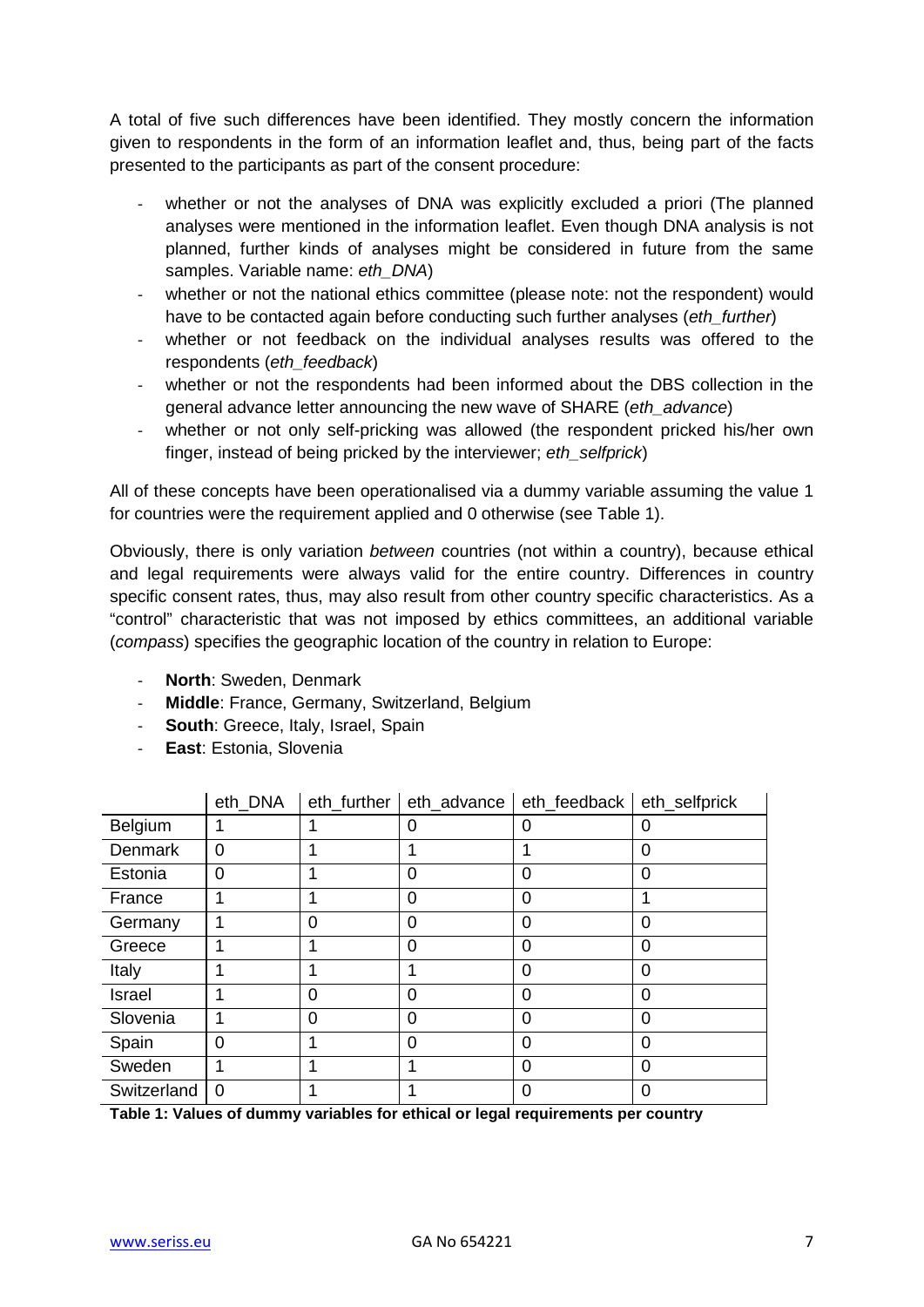# <span id="page-7-0"></span>**3 Results**

The overall consent rate to taking blood across all participating countries in SHARE Wave 6 was high at more than 72%. However, the country specific consent rates vary and exceed 80% in Belgium, Denmark, and Slovenia (see Table 2). However, country specific consent rates varied considerably from 34,4% in Greece to more than 80% in Belgium, Denmark, and Slovenia.

| Belgium     | 80,8 |
|-------------|------|
| Denmark     | 83,5 |
| Estonia     | 79,1 |
| France      | 68,1 |
| Germany     | 73,2 |
| Greece      | 34,4 |
| Israel      | 59,5 |
| Italy       | 58,3 |
| Slovenia    | 81,1 |
| Spain       | 66,4 |
| Sweden      | 80,0 |
| Switzerland | 76,9 |
| Total       | 72,3 |

**Table 2: Country specific consent rates to the DBS collection in SHARE Wave 6**

### <span id="page-7-1"></span>**3.1 Country specific consent rates and ethical/legal requirements**

Figure 1−5 show the obtained consent rates with regard to the DBS collection per country. To illustrate the influence (or not) of the above mentioned ethical or legal requirements, the countries in each figure are sorted according to their value on one of the dummy variables regarding these requirements: *eth\_DNA*, *eth\_further*, *eth\_feedback*, *eth\_advance*, and *eth\_selfprick,* respectively.

Figure 1 shows the country specific consent rates with the countries ordered according to whether any future DNA analysis was explicitly excluded a priori or not. There is no clear correlation between the level of the consent rate and this exclusion. If any, there is a tendency to higher consent rates in countries without the explicit exclusion of further DNA analysis: Spain, Switzerland, Estonia, and Denmark.

Most countries need to re-contact the national ethics committee if they want to analyse the collected DBS samples for biomarkers that are not mentioned in the information leaflet before (*eth-further*=1). Only three countries do not need such a further approval (*eth\_further*=0): Israel, Germany, and Slovenia. Regarding the obtained consent rates in these two groups of countries, no tendency can be observed (see Fig. 2).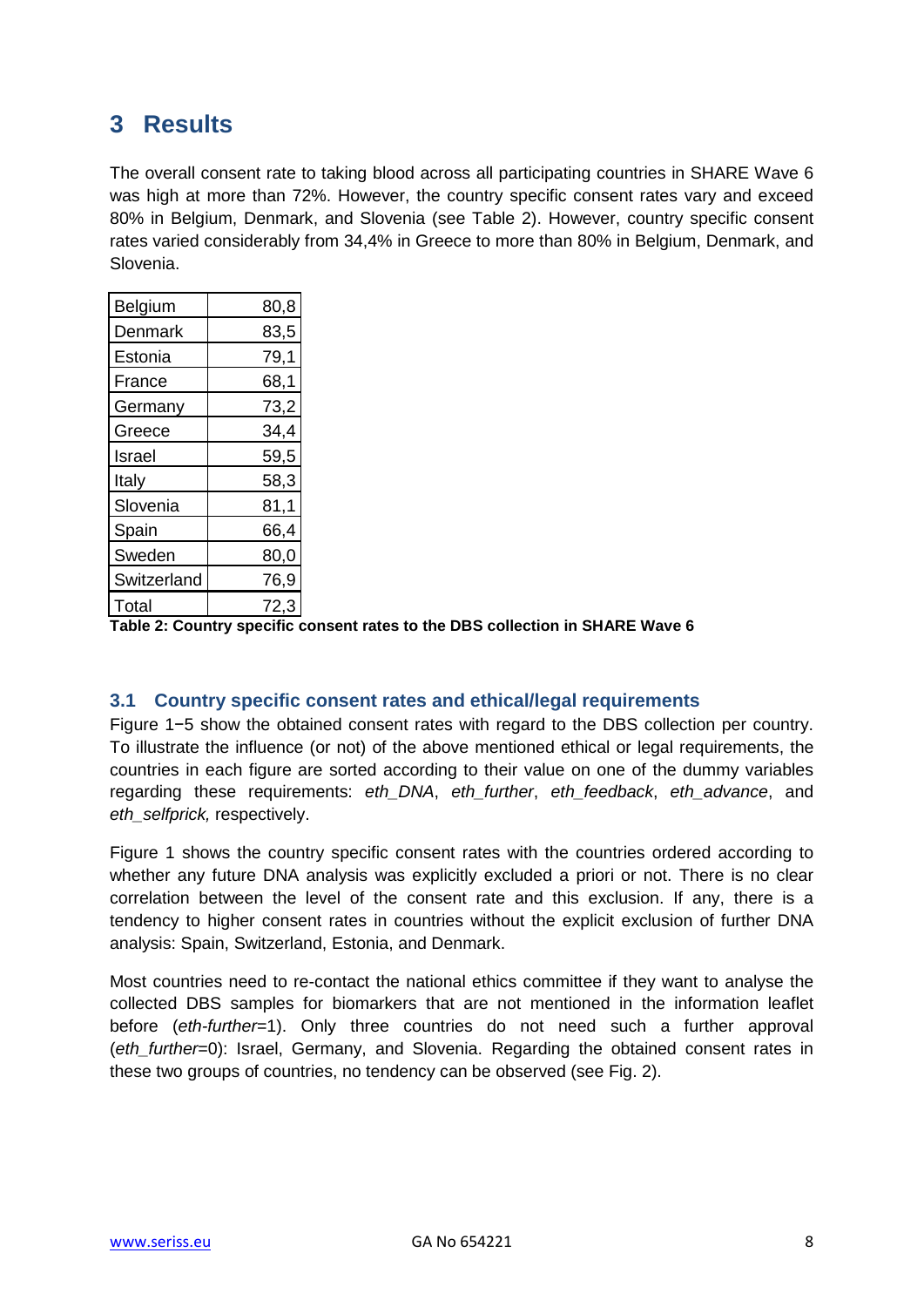

**Figure 1: Country specific consent rates and exclusion of DNA analysis (***eth\_DNA***)**

Denmark was the only country offering individual feedback on the analyses results of certain biomarkers to their respondents (*eth\_feedback*=1). It obtained the highest country specific consent rate of all participating countries. But because it is only one country out of 12 (see Fig. 3), no reliable statement can be made on the correlation of the feedback offer with the success of consent gaining.

In all countries of SHARE, advance letters had been sent to the respondents to announce the upcoming survey fieldwork of Wave 6 (see Fig. 4). In four countries these letters contained explicit information about the DBS collection taking place in this wave (*eth\_advance*=01): Denmark, Italy, Sweden, and Switzerland. Respondents in all other participating countries learned about the blood collection during the SHARE interview only. Figure 4 does not show a clear correlation between this pre-announcement and the obtained consent rates.

France is the only country where interviewers were not allowed to prick the respondents' fingers (*eth\_selfprick*=1). Here, consenting respondents had to prick themselves. Figure 5 shows that the French consent rate is in the middle of the other countries' rates. Being France the only country with the self-pricking restriction, no conclusion on the correlation of this restriction with the obtained consent rate can be drawn.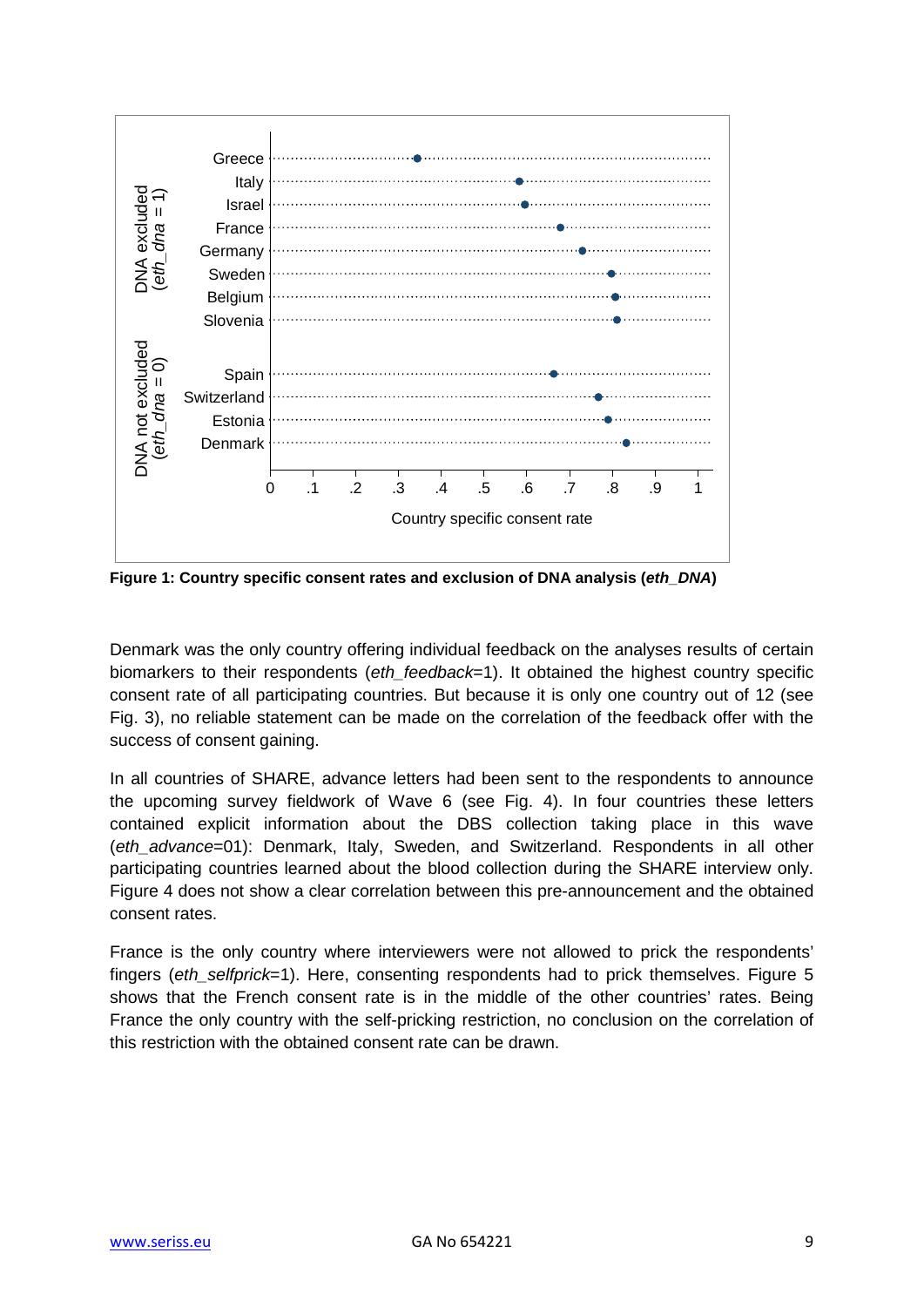

**Figure 2: Country specific consent rates and the need to re-contact the national ethics committee if analyses should be made that are not mentioned in the respondents' information leaflet (***eth\_further***); EC=ethics committee**



**Figure 3: Country specific consent rates and feedback of individual results**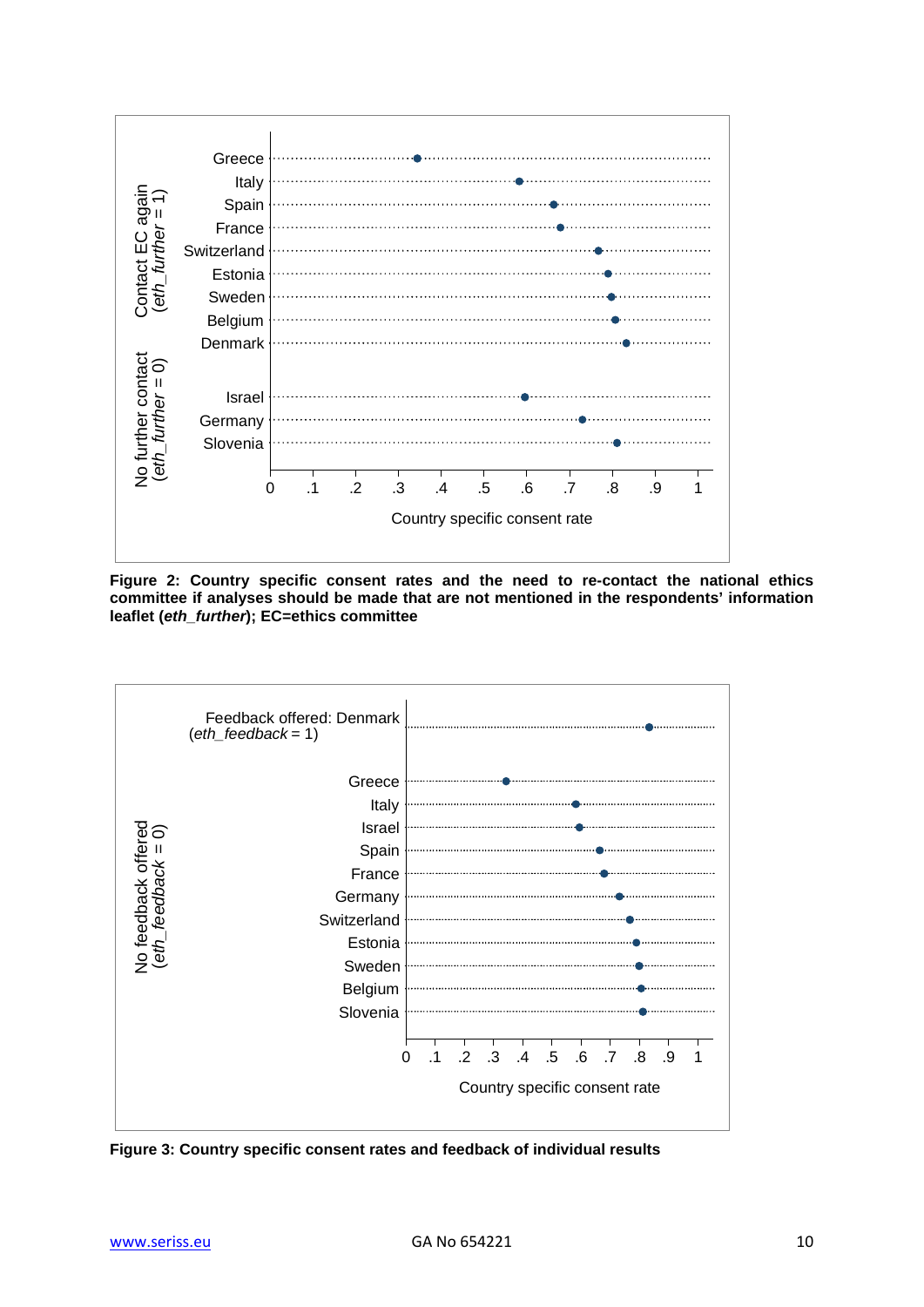

**Figure 4: Country specific consent rates and the advanced announcement of the DBS collection**



**Figure 5: Country specific consent rates and the restriction to self-pricking**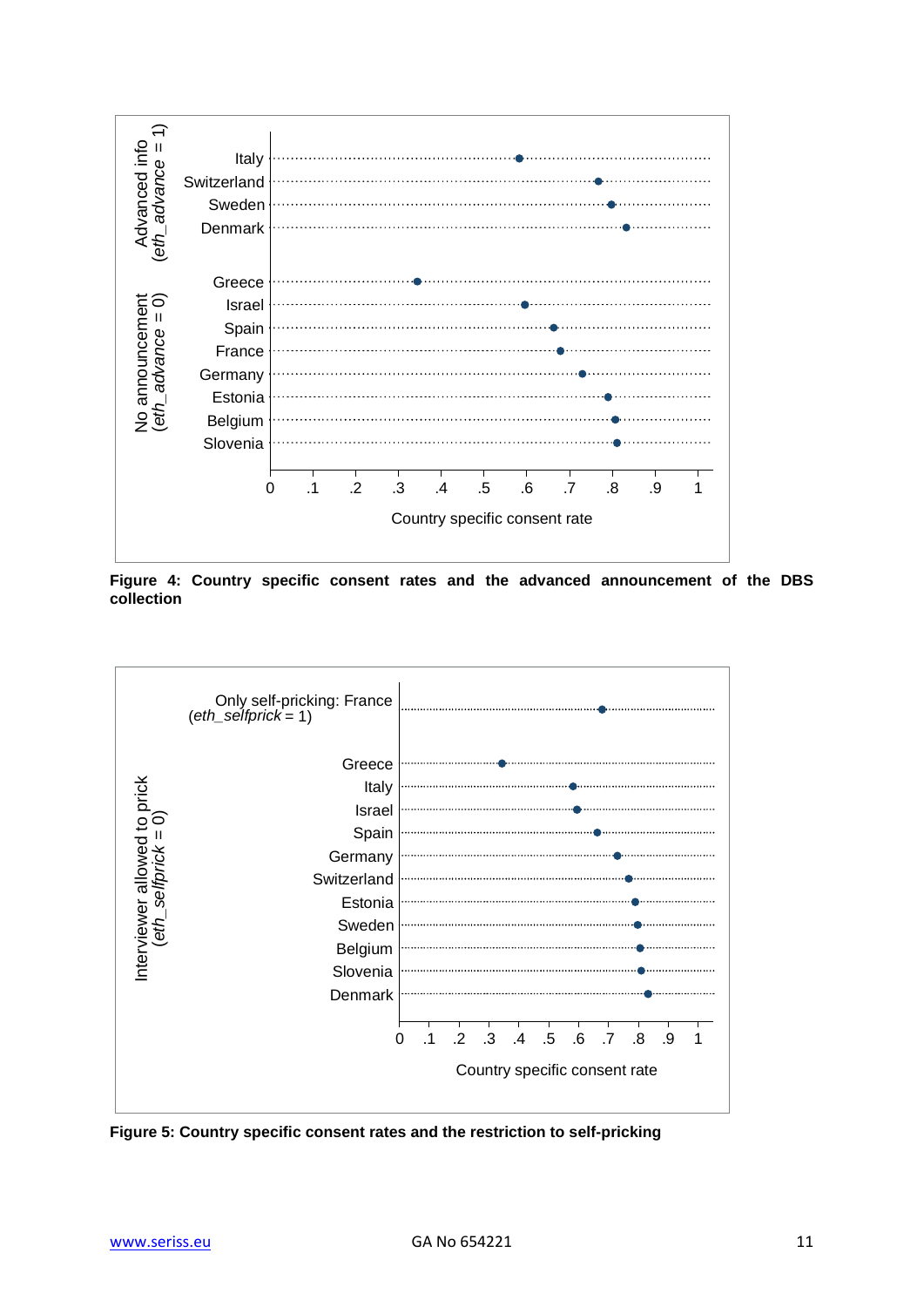

**Figure 6: Country specific consent rates and the geographic location of the country regarding to Europe**

### <span id="page-11-0"></span>**3.2 Country specific consent rates and geographic country location**

Figure 6 shows constantly lower consent rates for the countries located in the south of Europe. This group of countries includes Greece, Italy, Spain, and Israel, which is not European, but also located in the south.

The geographic location of a country is unlikely to directly influence the success in consent gaining to a blood collection. More substantial differences between the countries or their respective geographic regions have to be responsible for the lower consent rates in the southern countries.

#### <span id="page-11-1"></span>**3.3 Interviewer attitudes depending on the geographic location of origin**

Such substantial characteristics have been observed in the SHARE interviewer survey. In the countries participating in both—the DBS collection and the interviewer survey—570 interviewers participated in the survey. The interviews of 464 of them have been included in the analysis of the correlation between expectations and actually obtained consent rates (shown in Fig. 8). The remaining 106 interviewers did not respond the expectation questions of the interviewer survey and, hence, could not be used for the analysis.

Figure 7 shows the expectations of the interviewers regarding the average success in their countries and their own success in DBS consent gaining. Compared to the other European regions, interviewers located in the south on average reported the lowest expectations, regarding the expected overall consent rates (orange bars, *exp\_average)* as well as regarding the consent rates they expected to obtain themselves (grey bars, *exp\_own)*). Both kinds of expectations were highest in the Northern countries. All expectation means were significantly different from each other.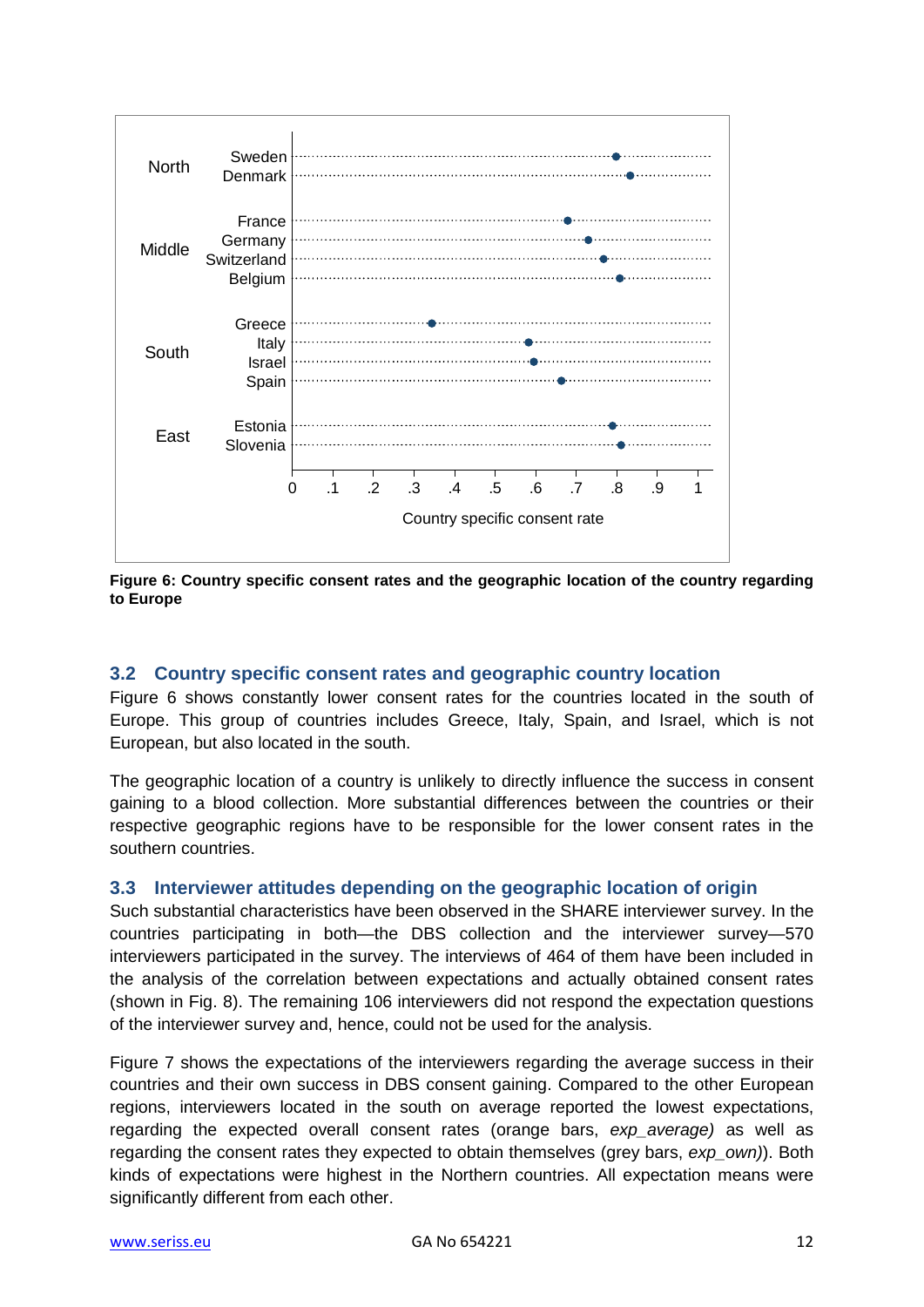

**Figure 7: Interviewers' expectations of DBS consent rates depending on geographical region; Number N of included interviewers per region: N(North)=66, N(Middle)=204, N(South)=126, N(East)=68**



**Figure 8: Achieved DBS consent rates depending on expectation of own consent rate (***exp\_own***)**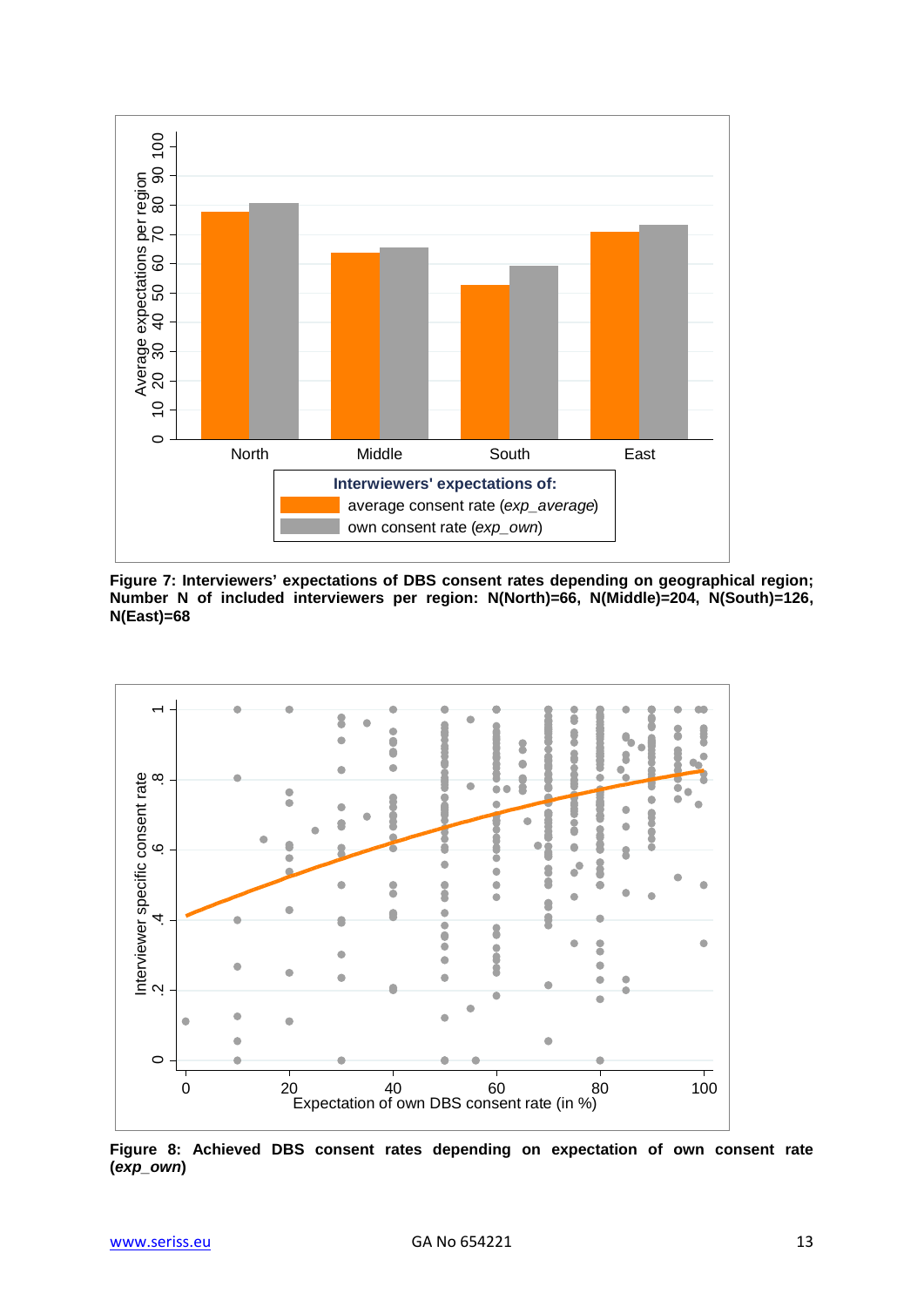### <span id="page-13-0"></span>**3.4 Interviewers' consent gaining success depending on expectations**

Figure 8 compares the actually obtained interviewer specific DBS consent rates to the consent rates they expected to achieve before fieldwork started (*exp\_own*). Each dot stands for one observation (interviewer). The orange line shows the fitted values (quadratic prediction) for the observations. The dots appear arranged in vertical columns, because interviewers tended to report round numbers and only very rarely mentioned expectation values that are not multiples of five. As can be seen in Figure 8, interviewers reporting higher expectations of their own success, in fact subsequently tended to achieve higher consent rates. The variance of the actual consent rates is high, but the tendency is clear.

### <span id="page-13-1"></span>**4 Conclusions**

The collection of biomarkers (obtained from blood, collected in form of DBS) differed from the other parts of SHARE for two reasons: first, specific approvals from the responsible ethics committees in all participating countries were needed beforehand (only in some countries the conduction of the whole survey had to be approved). This had implications for the collection process in some countries and resulted in country specific deviations regarding the collection process, the information given to the respondents, the content of the consent to be given, and the handling of the samples. Such deviations, if perceptible by the respondents, might have influenced their consent decision and, hence, the overall consent rate in the respective country. Second, the collection of blood was an unfamiliar task for most interviewers conducting SHARE since they are the ones asking for consent and conducting the measure.

It was shown before that, in general, interviewers characteristics—mainly their expectations—correlate with the consent decision of survey participants (Sakshaug, Couper, and Ofstedal 2010; Korbmacher 2014).

High consent rates are preferable, because they reduce the risk of bias that might arise if consenting respondents differ systematically from non-consenting respondents. Furthermore, higher consent rates lead to more blood samples available for laboratory analysis. Thus, a larger number of observations is available for statistical analyses—a fact that increases their statistical power.

A total of five country specific deviations resulting from the demands of national ethics committees have been identified, that potentially could have influenced the DBS consent decision of the respondents: the a priori exclusion of future DNA analyses in the collected blood samples, the requirement to go back to the national ethics committee for an approval of the analysis of further biomarkers, the offer of individual feedback on the laboratory results to the participants, the announcement of the upcoming DBS collection already in the general advanced letter, and the interdiction of interviewers pricking the finger of a respondent. In this report, however, no clear influence of any of these country specific differences based on legal/ethical requirements could be shown (see Fig. 1−5).

As these deviations were always valid for entire countries, their influence cannot be disentangled from—or might be masked by—other country specific characteristics affecting the consent decision of the respondents. This report, therefore, includes a consent rate comparison of countries located in the north, east, west, and south of Europe (the last group of countries including Israel), as shown in Figure 6. The geographic location of the country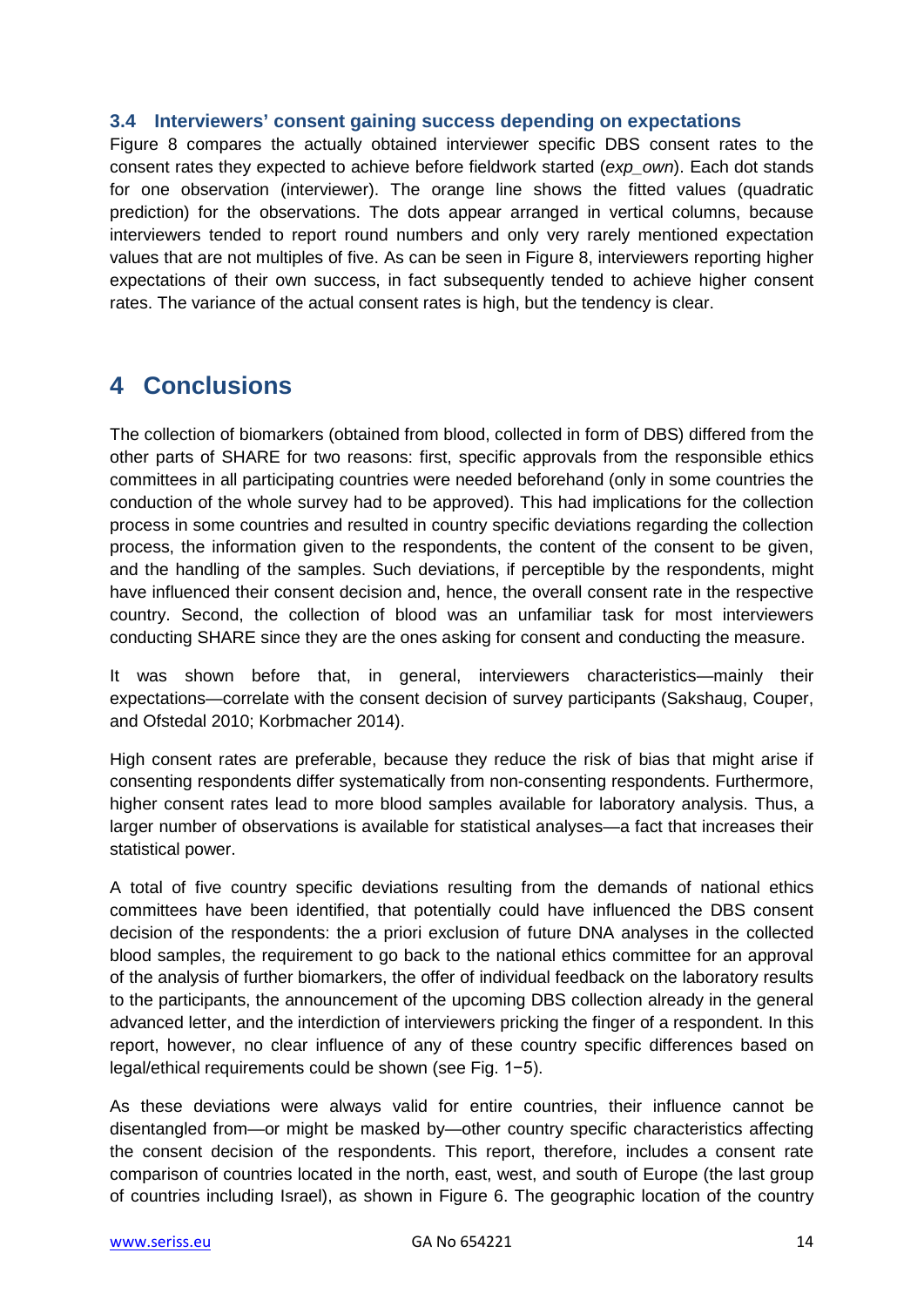serves as a "control" characteristic that is not imposed by an ethics committee requirement. Furthermore, the country-specific deviations treated in this report did not show any systematic pattern regarding the geographic location of the countries where they apply (or not). Figure 6 shows constantly lower consent rates for the southern countries (Greece, Israel, Italy, and Spain) than for the other countries.

The geographic location itself is very unlikely to influence the consent decision. Other differences have to exist between the countries/regions which affect the process of obtaining consent. Interviewers' attitudes (mainly expectations on the success in obtaining consent) were shown to correlate with the actually gained consent rates (Korbmacher 2014). Hence, country specific differences in these characteristics may also correlate with differences in consent rates.

Information about the interviewers' expectations was derived from the SHARE interviewer survey. In Wave 6, the interviewer survey included two questions on interviewers' expectations of the consent rates regarding the subsequent DBS collection: interviewers were asked to state (i) which percentage of *all* SHARE respondents in their country they expect to consent to the blood collection and (ii) which percentage of *their own* respondents they expect to give consent.

In fact, the interviewers located in the southern countries of SHARE expected fewer respondents to consent to the DBS collection than the interviewers in other countries did. They stated lower expectations for the total of all respondents in their countries as well as for the subgroup of their own respondents. Reasons might be found in cultural differences between the countries located in different geographical regions. For example, there might be a correlation of the overall and personal expectation levels with the level of institutional or social trust in the respective country. This idea should be investigated further with macro data such as those of the European Social Survey (ESS). Furthermore, parts of the differences in expectations (and outcome) might be explained by composition differences in the groups of interviewers between countries. One example is the age of the interviewer: younger interviewers tended to report lower expectations and to obtain lower consent rates. Countries with a high rate of younger interviewers, thus, on average may show lower expectations due to this reason. The same holds for the gender of the interviewer: female interviewers tended to report higher expectations and obtained slightly higher consent rates. However, none of these differences were statistically significant.

Lower expectations of interviewers' own success correlated with lower actually achieved consent rates. The variance is large, but the tendency can be easily seen. It has to be kept in mind that the causality behind this correlation is not clarified by these descriptive figures. Nevertheless, a possible mechanism may be that interviewers with less confidence in their own success are more likely to accept the refusal of a respondent, while interviewers with a higher self-confidence (and higher expectations) try harder to convince even reluctant respondents. It, hence, is reasonable to assume that a thorough interviewer training increasing the interviewers' expectations of their own success—may help to increase the achieved consent rates and thereby reduce a possible bias due to systematic nonconsenting. However, this assumption is still to be investigated further.

As a conclusion of this report, it can be stated that good interviewer training is more important for the success of a blood collection than changes in the collection process or associated documents based on slightly different legal or ethical requirements in the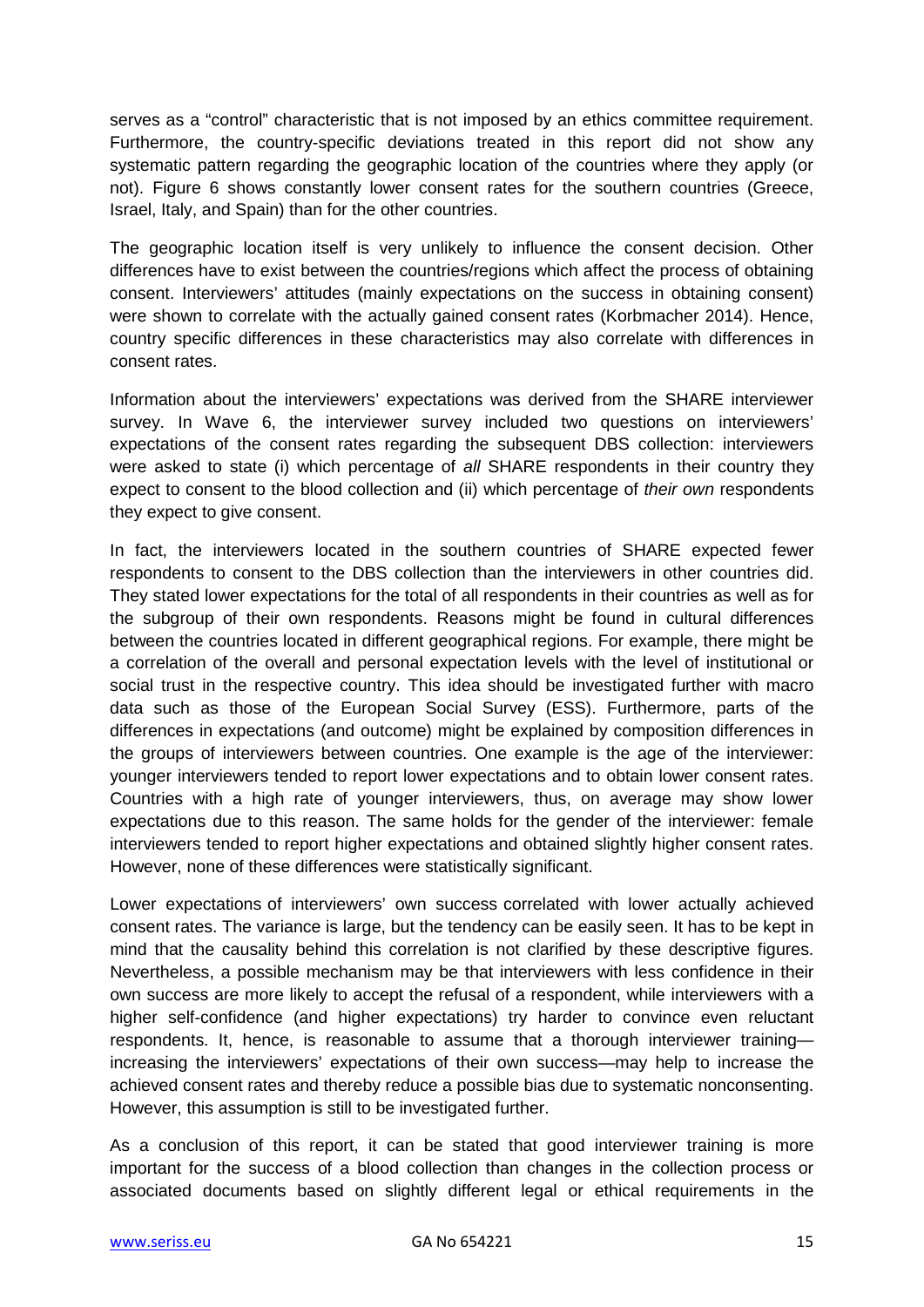countries that participated in the DBS collection. Training is likely to affect interviewers' expectations, especially with regard to their own success, which in SHARE Wave 6 were positively correlated to the actually obtained consent rates. Country specific deviations in the collection process due to legal or ethical requirements, on the other hand, were not clearly correlated to differences in the consent rates.

### <span id="page-15-0"></span>**References**

Blom, A. G., & Korbmacher, J. M. (2013). Measuring interviewer characteristics pertinent to social surveys: A conceptual framework. *Survey Methods: Insights from the Field (SMIF)*.

Jürges, H. (2007). True health vs response styles: exploring cross‐country differences in self‐ reported health*. Health economics*, 16(2), 163-178.

Korbmacher, J. M. (2014). *Interviewer effects on respondents' willingness to provide blood samples in SHARE*. SHARE Working Paper Series 20.

Sakshaug, J. W., Couper, M. P., & Ofstedal, M. B. (2010). Characteristics of physical measurement consent in a population-based survey of older adults. *Medical care*, 48(1), 64.

Schmidutz, D. (2016). *Synopsis of Policy-Rules for Collecting Biomarkers in Social Surveys – Field Report on the Collection of Dried Blood Spot Samples in SHARE*. Deliverable D6.10 of the Synergies for Europe's Research Infrastructures in the Social Sciences (SERISS) project. Retrieved June 26, 2017 from http://seriss.eu/\_wpsite/wpcontent/uploads/2016/12/SERISS\_D6.10\_Synopsis\_DBS\_Policy\_ Rules\_2016.pdf.

# <span id="page-15-1"></span>**Appendix 1 – SHARE DBS CAPI questionnaire (excerpt)**

### **bs023\_bsnonproxy**

*IWER: Start of a non-proxy section. No proxy allowed. If the respondent is not present or not capable to give consent to participation on her/his own, please select "5".*

- 1. Continue.
- 5. Proxy-interview

*IF bs023\_bsnonproxy ≠ 1. please go to next module IF bs023\_bsnonproxy =1. please continue here:*

#### **bs001\_introduction**

To assess the health status of the general population age 50 and above, we would like to collect a few drops of blood. This will be done *using just a finger prick as it is done daily by millions of people with diabetes.* We would be very grateful if you agreed to participate. Yet, this blood collection is absolutely voluntary.

Before we begin, I would like to have you read this information sheet.

*IWER: 1. Take the "information leaflet" and the "Dried Blood Spots Collection" consent forms and hand them to the respondent.* 

*2. Let respondent read the information leaflet. Allow sufficient time for reading.*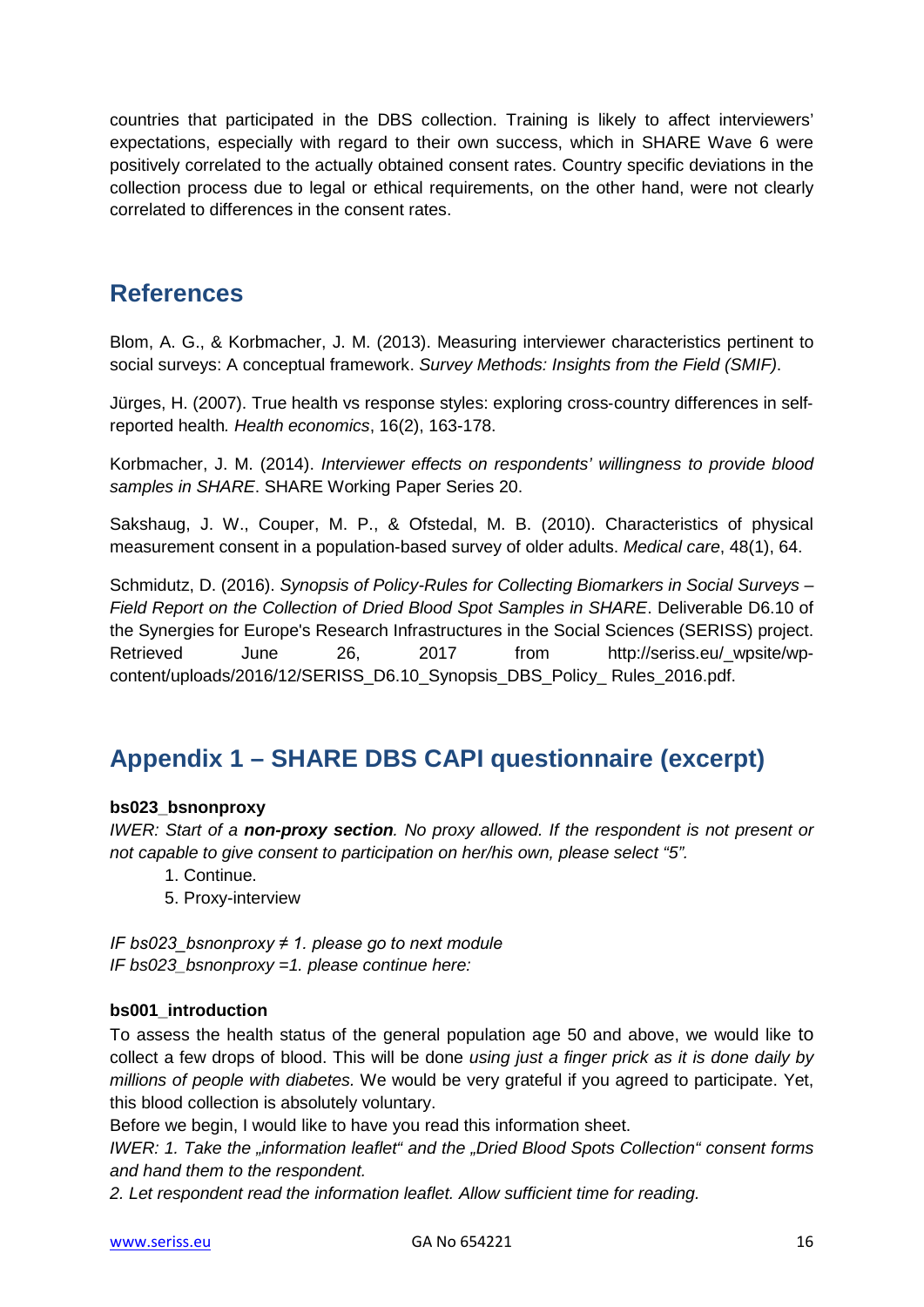1. Continue.

*CONTINUE WITH bs006\_medicalreasons*

#### **bs006\_medicalreasons**

From your point of view: are there any medical reasons which would prevent you from participating?

- 1. Yes
- 5. No

*IF bs006\_medicalreasons ≠ 5. no please go to bs003\_enddbs IF bs006\_medicalreasons =5. no please continue with question bs002\_consent*

#### **bs002\_consent**

Do you have any further questions? *IWER:* 

- *1. If respondent has any questions, please answer them*
- *2. Let respondent sign the consent forms*
- *3. Leave one copy of the consent form with the respondent*
	- 1.R signed the consent form
	- 5. R did NOT sign the consent form

*IF (*bs002\_consent *= 5.* R did NOT sign the consent form) OR (bs002\_consent = DK/RF) *continue with question* bs003\_enddbs

*IF* bs002\_consent *= 1.* R signed the consent form *go to question* bs004\_forbiddenanalyses

#### **bs003\_endbs**

Thank you. We will continue with the next topic.

1. Continue.

#### **bs004\_forbiddenanalyses**

*IWER: Please copy the excluded analyses that the respondent specified on the consent form. Type "none" if respondent did not write anything down.*

*\_\_\_\_\_\_\_\_\_\_\_\_\_\_\_\_\_\_\_\_ (String)*

#### **bs008\_dbsinstruction**

*IWER: Please be aware: if respondent takes blood thinning medication, it may take longer time to stop the bleeding. In this case make the respondent elevate his/her hand and have gauze pads available.* 

*Take "DBS Interviewer Short Instructions" and follow the instructions 1 to 15.* 

1. Continue

#### **bs009\_barcodefirst**

*IWER: Enter barcode number from barcode label into CAPI. \_\_\_\_\_\_\_\_\_\_\_\_\_\_\_\_ (soft check: 8 digits)*

#### **bs010\_barcodesecond**

*IWER: Repeat barcode number.*